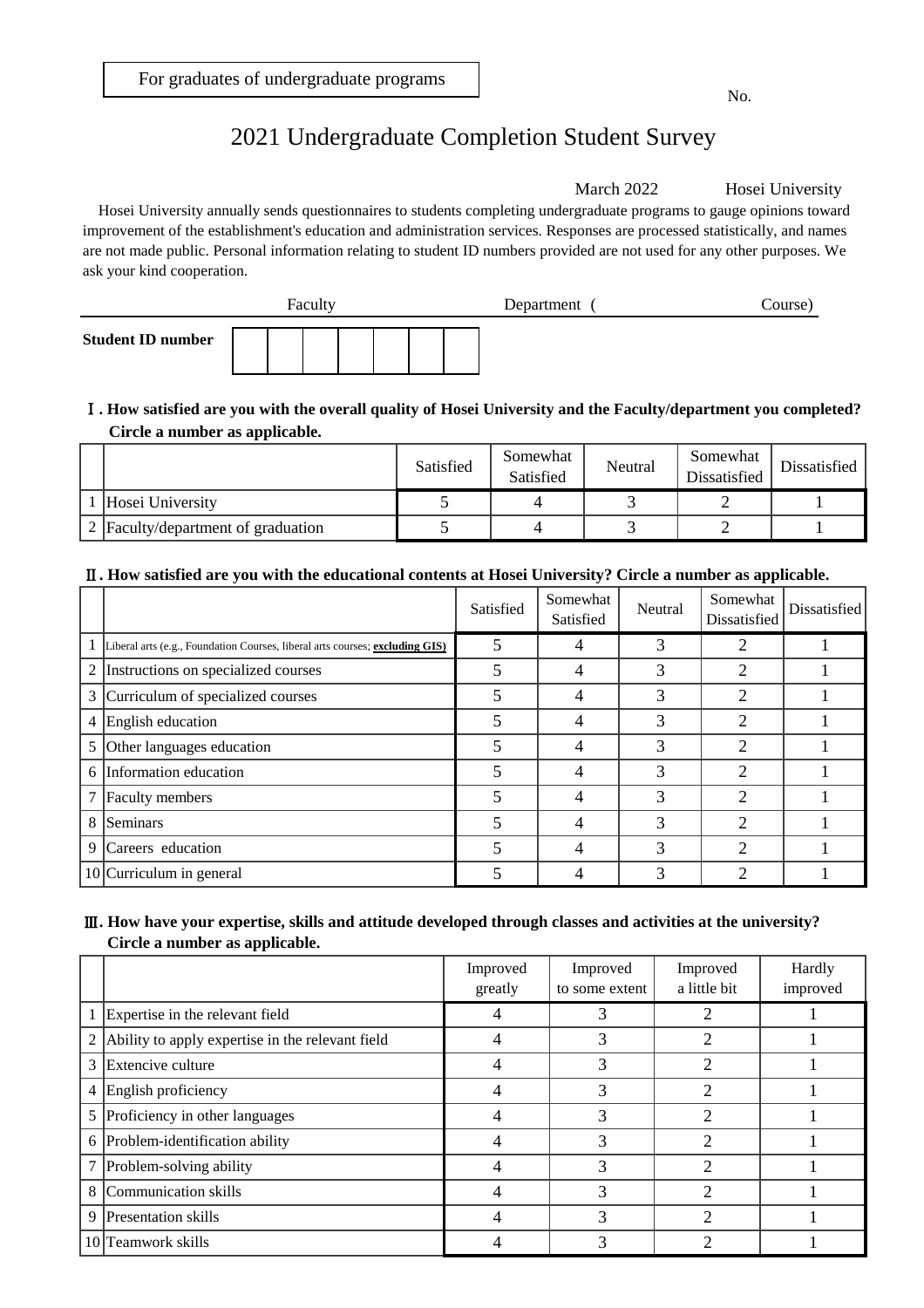|                                                          | Improved | Improved       | Improved     | Hardly   |
|----------------------------------------------------------|----------|----------------|--------------|----------|
|                                                          | greatly  | to some extent | a little bit | improved |
| 11 Leadership ability                                    |          |                |              |          |
| 12 Willingness to take on new challenges                 |          |                |              |          |
| 13 Information literacy (collection/utilization ability) |          |                |              |          |
| 14 Independent judgment ability                          |          |                |              |          |
| 15 Confidence/ability to join the workforce              |          |                |              |          |

## Ⅳ**. How enthusiastic have you been in the following areas on your campus life? Circle a number as applicable.**

|                 |                                                              |   |                | High enthusiasm Some enthusiasm Little enthusiasm | No enthusiasm  | No experience |
|-----------------|--------------------------------------------------------------|---|----------------|---------------------------------------------------|----------------|---------------|
| 1               | Independent reference to literature/materials                | 5 | 4              | 3                                                 | 2              | 1             |
| $\overline{2}$  | Presentation of own ideas/opinions                           | 5 | $\overline{4}$ | 3                                                 | $\overline{2}$ | $\mathbf{1}$  |
| 3               | Discussions with other students                              | 5 | $\overline{4}$ | 3                                                 | $\overline{2}$ |               |
| 4               | Learning in general education (excluding GIS)                | 5 | 4              | 3                                                 | $\overline{2}$ |               |
| 5               | Learning in the field of expertise                           | 5 | 4              | 3                                                 | $\overline{2}$ | 1             |
| 6               | Learning of English                                          | 5 | 4              | 3                                                 | $\overline{2}$ | 1             |
| 7               | Learning of other languages                                  | 5 | $\overline{4}$ | 3                                                 | $\overline{2}$ | $\mathbf{1}$  |
| 8               | Learning related to information education                    | 5 | $\overline{4}$ | 3                                                 | $\overline{2}$ | 1             |
| 9               | Seminar/laboratory activities                                | 5 | $\overline{4}$ | 3                                                 | $\overline{2}$ | 1             |
| 10 <sup> </sup> | Graduation thesis/research                                   | 5 | $\overline{4}$ | 3                                                 | $\overline{2}$ | 1             |
|                 | 11 Internships                                               | 5 | $\overline{4}$ | 3                                                 | $\overline{2}$ | $\mathbf{1}$  |
|                 | $12$ Job hunting                                             | 5 | $\overline{4}$ | 3                                                 | $\overline{2}$ | $\mathbf{1}$  |
|                 | 13 Study for certification/civil service exams               | 5 | $\overline{4}$ | 3                                                 | $\overline{2}$ | 1             |
|                 | $14$ Club activities                                         | 5 | $\overline{4}$ | 3                                                 | $\overline{2}$ | 1             |
|                 | 15 Volunteer activities                                      | 5 | $\overline{4}$ | 3                                                 | $\overline{2}$ | 1             |
|                 | 16 Part-time work                                            | 5 | 4              | 3                                                 | $\overline{2}$ | 1             |
|                 | 17 Reading (except comics/magazines)                         | 5 | 4              | 3                                                 | $\overline{2}$ | 1             |
|                 | 18 Interaction with faculty members                          | 5 | $\overline{4}$ | 3                                                 | $\overline{2}$ | 1             |
| 19              | Interaction with friends in<br>classes/seminars/laboratories | 5 | 4              | 3                                                 | $\overline{2}$ |               |
|                 | 20 Interaction with friends in clubs                         | 5 | $\overline{4}$ | 3                                                 | $\overline{2}$ | 1             |
|                 | 21 Interaction with friends off campus                       | 5 | $\overline{4}$ | 3                                                 | $\overline{2}$ | 1             |
|                 | 22 Interaction with people from overseas                     | 5 | 4              | 3                                                 | $\overline{2}$ |               |

## **V. How satisfied are you with the university's services, facilities and equipment? Circle a number as applicable.**

|                |                                                                 | Satisfied | Somewhat<br>Satisfied | Neutral | Somewhat<br>Dissatisfied | Dissatisfied | Not used |
|----------------|-----------------------------------------------------------------|-----------|-----------------------|---------|--------------------------|--------------|----------|
|                | Department office services                                      | 5         | 4                     | 3       | 2                        |              | N        |
| 2              | Library services                                                | 5         | 4                     | 3       | 2                        |              | N        |
| 3              | Student center services                                         | 5         | 4                     | 3       | $\overline{c}$           |              | N        |
| 4              | Computer services                                               | 5         | 4                     | 3       | $\overline{2}$           |              | N        |
| 5              | Buildings, Classrooms                                           | 5         | 4                     | 3       | 2                        |              | N        |
| 6              | Student hall, club facilities, squares, etc.                    | 5         | 4                     | 3       | $\overline{2}$           |              | N        |
| 7              | Canteens                                                        | 5         | 4                     | 3       | $\overline{2}$           |              | N        |
| 8              | Campus access                                                   |           | 4                     | 3       | $\overline{c}$           |              | N        |
| $\overline{Q}$ | Career center services (e.g., events,<br>personal consultation) | 5         |                       | 3       | 2                        |              | N        |
|                | 9  Learning environment support services                        | 5         | 4                     | 3       | $\mathfrak{D}$           |              | N        |
|                | 10 International exchange support services                      |           |                       | 3       | ∍                        |              | N        |